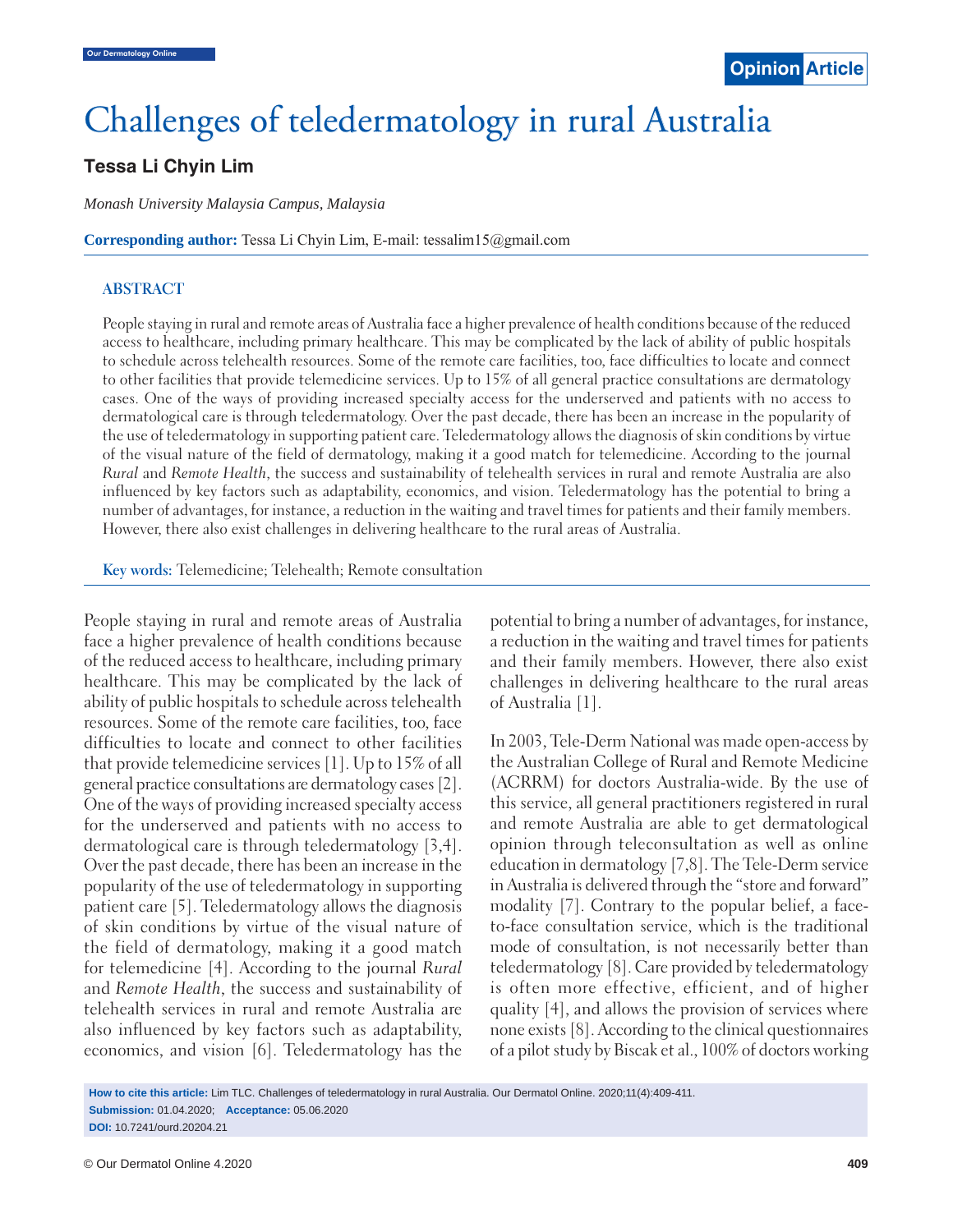in the remote areas of Queensland, Australia, found the "store and forward" services advantageous. Additionally, 97% of them reported that they would use such services more than once. Only one answered "possibly" on the questionnaire. The study, therefore, revealed that the role played by teledermatology services in the delivery of healthcare to remote Australia is significant [9]. Nevertheless, through the "store and forward" modality, the patient's diagnosis will depend entirely on a medical history and digital images, which are stored, transferred, and standardized, rather than on videoconferencing. Even though the "store and forward" modality is independent of space and time, there is still a need to wait for dermatological opinion [4]. In Australia, cases are reviewed within 24 hours of submission [2], which is different from real-life interaction through videoconferencing, which allows direct doctor–patient interaction with more in-depth clinical history taking and immediate dermatological opinion. However, the digital images used for the "store and forward" modality are normally higher in resolution [4]. The drawback of this technology-oriented "store and forward" care is that it has not been able to comprehensively address the concerns and reservations of patients. Besides, there is a reduction in the unique doctor–patient relationship [9].

Although telemedicine has the potential to make a positive impact on patients, experienced providers of telemedicine in Australia have also identified barriers to the implementation of telemedicine [10]. According to the journal *Australian Family Physician*, the poor uptake of teledermatology may be due to the fact that the existence of teledermatology services is still not widely known to doctors and patients [2]. Besides the issue of funding, the other major barrier identified is the amount of time needed to conduct telemedicine consultations. This may increase the workload of rural Australian doctors [10]. It places a far greater responsibility on the referring doctors because the referring doctor still has to conduct the necessary investigations, management plans, and appropriate follow-ups once the diagnosis is confirmed [2]. In rural and remote Australia, access to the Internet is also significantly poorer and there can be a lack of equipment. Furthermore, doctors of rural Australia show a preference for traditional approaches and are skilled at teleconferencing, telephone, and facsimile. This preference might either mean they do not show much interest in learning IT (information technology) skills or face trouble acquiring such soft skills [10].

Some doctors might also face difficulties in resolving technology-related issues [11]. All this suggests that the implementation of teledermatology may become unsuccessful if doctors fail to understand the service, resulting, in turn, in its poor implementation. There may also be other barriers affecting the implementation of teledermatology [4]. Teledermatology is unsuitable for certain dermatologic conditions, for instance, lesions in the hair-bearing area and melanocytic lesions in patients with high-risk factors. Counseling through teledermatology is deemed unsuitable for patients diagnosed with melanoma or requiring total body skin examinations [11]. It is possible that erroneous diagnoses may occur, resulting in clinical inadequacies [9].

Moreover, according to the journal *Telemedicine Journal and e-Health*, factors such as the level of complexity of skin diseases, the patient's preferences, and the distance to accessible dermatologists may influence the decision of the primary healthcare provider to refer the patient for teledermatology [3]. The same journal also described a challenge in assessing outcomes in teledermatology in rural patients, which is the loss to follow-up with referring doctors [7]. Moreover, it may be challenging for doctors to follow-up on patients who are medically complex [11]. Security, privacy, ethical, and legal issues may also occur [4]. It is understandable that patients may be anxious over the possibility of doctors misdiagnosing and mismanaging them [2].

In conclusion, proper implementation of teledermatology, policies, and practice solutions are essential in dealing with the challenges and barriers affecting teledermatology in the rural communities of Australia. In addition, further research and more studies must be conducted to determine the perceived barriers to the implementation of teledermatological services, patient satisfaction, and the impact of teledermatology on quality of life.

### **REFERENCES**

- 1. Telstra Australia. A Telehealth Connection Service. http://www. hisa.org.au/slides/wed/DavidDoolan.pdf. Accessed March 31, 2020.
- 2. The Royal Australian College of General Practitioners. Telehealth: the specialist perspective. https://www.racgp.org.au/afp/2014/ december/telehealth-the-specialist-perspective/. Accessed March 31, 2020.
- 3. Armstrong AW, Kwong MW, Chase EP, Ledo L, Nesbitt TS, Shewry SL. Teledermatology Operational Considerations, Challenges, and Benefits: The Referring Providers' Perspective. Telemed J E Health. 2012;18:580-4.